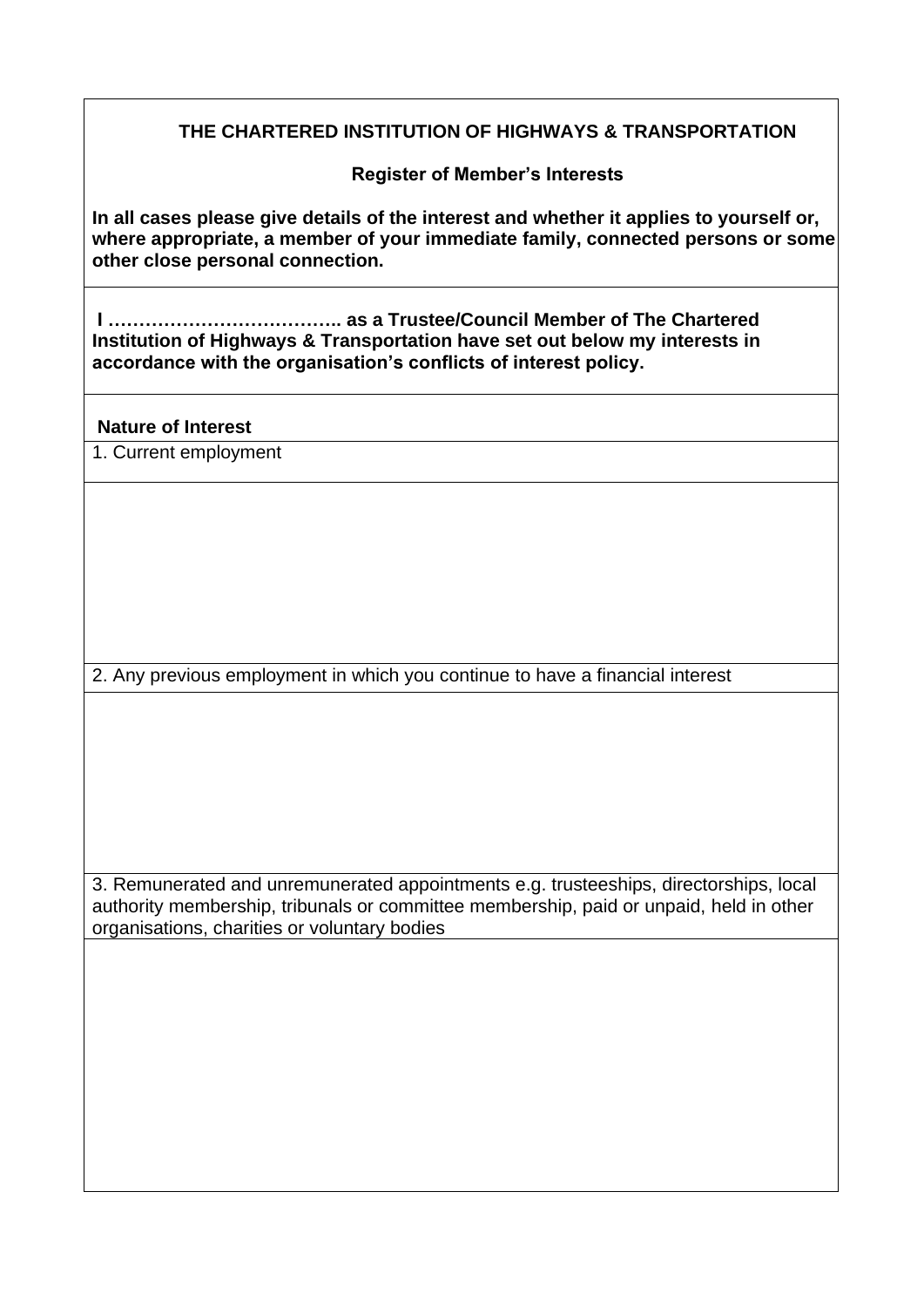| 4. Memberships of Professional bodies, special interest groups, mutual support |  |
|--------------------------------------------------------------------------------|--|
| organisations, trade unions, or other organisations.                           |  |

5. Companies or other bodies where business could be affected by the work of the CIHT, in which you, or a member of your close family have shareholdings with a nominal value greater than £25,000 or in which you hold more than 1% of the total shares. Also any land or property of substantial value, or from which income is derived. You need not declare your home unless an income is derived from it.

6. Gifts or hospitality offered to you by external bodies to CIHT and its branches and whether this was declined or accepted in the last twelve months.

7. Any contractual relationship with CIHT or CIHT services.